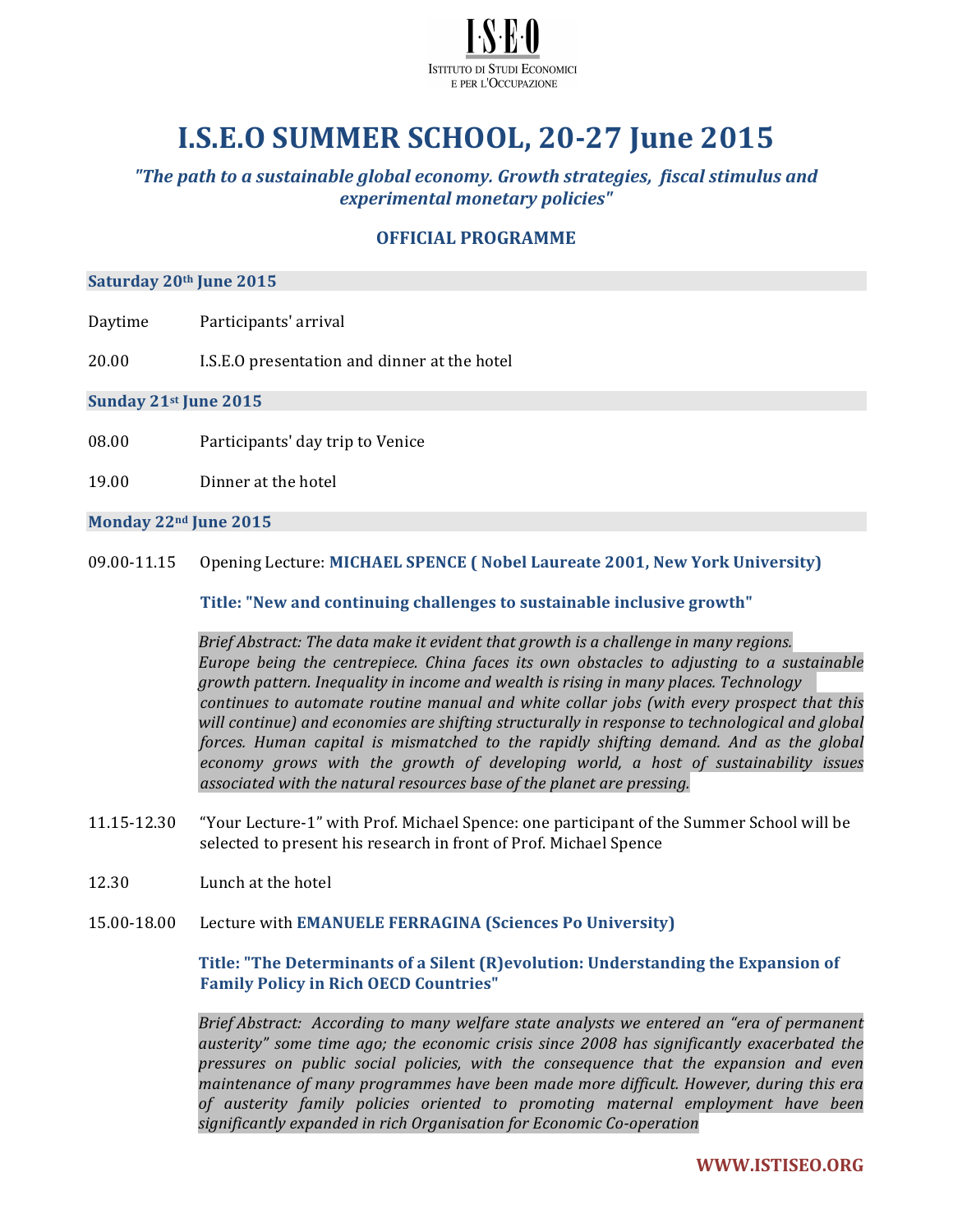

*and Development (OECD) countries. Despite cross-country variation, women's increased labour force participation has been facilitated by improved public support.* 

20.30 Dinner downtown in a local pizzeria

#### **Tuesday 23rd June 2015**

- 09.30-12.30 Boat trip to Monte Isola, the European biggest lake island: participants will have the chance to enjoy the trip on " La Capitanio" an ancient boat dating back to 1920.
- Afternoon Free time for participants
- 18.30-19.30 Off topic lecture with **ANDRÉ ACIMAN** (Writer, Professor of Comparative Literature at City university, New York).

#### Title: "The places of memory"

20.00 Dinner at the hotel

## **Wednesday 24th June 2015**

#### 09.30-12.30 Lecture: **GEORGE AKERLOF (Nobel Laureate 2001, Georgetown University)**

#### **Title: "Phishing for Phools"**

Brief Abstract: Ever since Adam Smith, the central teaching of economics has been that free *markets* provide us with material well-being, as if by an invisible hand. In his lecture, Nobel *Prize-winning economist George Akerlof delivers a fundamental challenge to this insight,* arguing that markets harm as well as help us. As long as there is profit to be made, sellers will systematically exploit our psychological weaknesses and ignorance through manipulation and deception. Rather than being essentially benign and always creating the greater good, markets are inherently filled with tricks and traps and will "phish" us as "phools."

- 12.30 Lunch at the hotel
- 14.30-15.45 "Your lecture-2" with Prof. George Akerlof: one participant of the Summer School will be selected to present his research in front of Prof. George Akerlof
- 16.00-17.15 "Your lecture-3" with Prof. Robert Shiller: one participant of the Summer School will be selected to present his research in front of Prof. Robert Shiller
- 20.00 Dinner downtown in local restaurants

#### **Thursday 25th June 2015**

# 09.00-12.00 Lecture: **ZYGMUNT BAUMAN (Emeritus Leeds University)**

**Title:** " The model of economic growth and its collateral casualties: human costs"